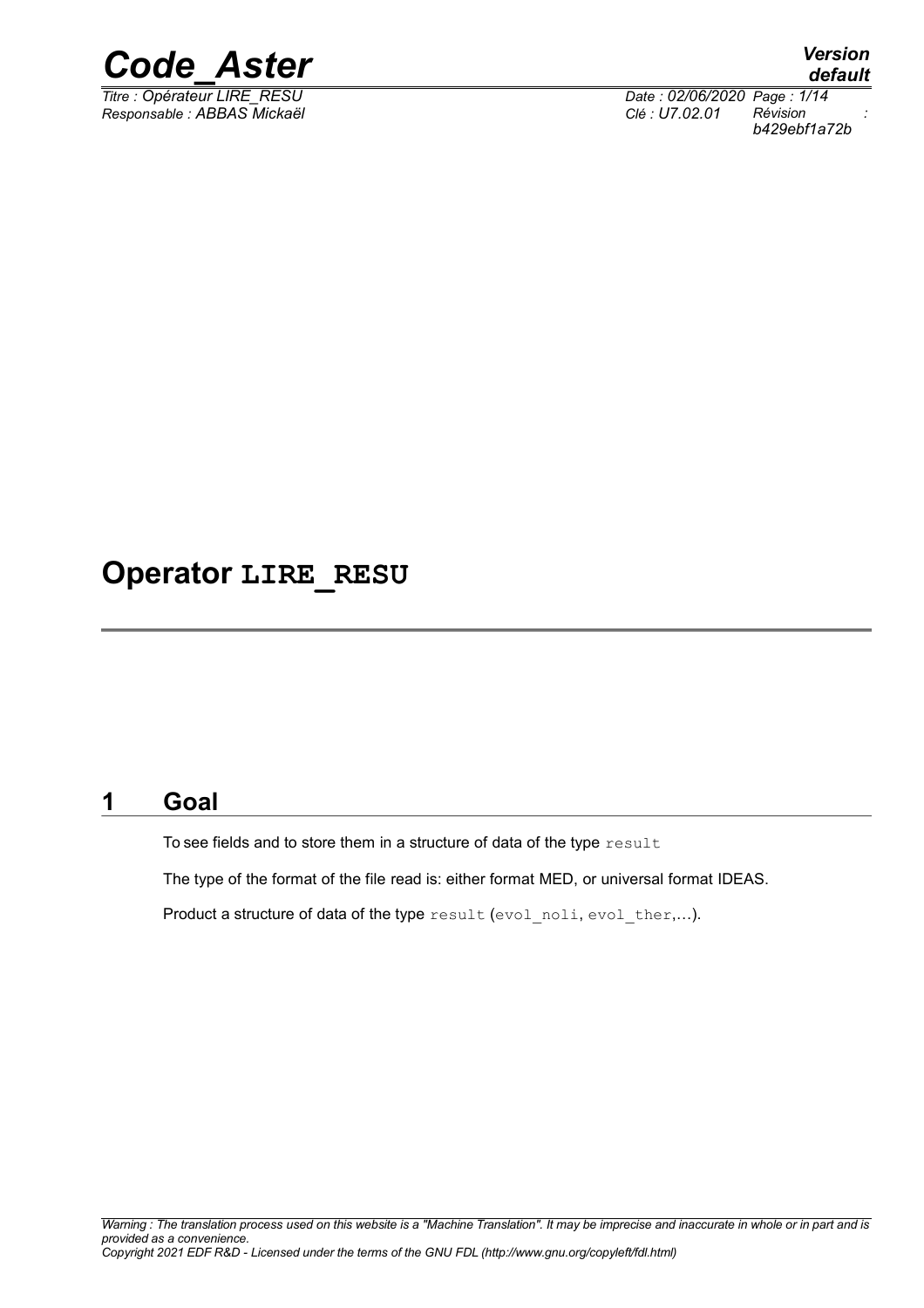*Responsable : ABBAS Mickaël Clé : U7.02.01 Révision :*

*Titre : Opérateur LIRE\_RESU Date : 02/06/2020 Page : 2/14 b429ebf1a72b*

## **2 General syntax**

resu = LIRE\_RESU (

#### **# Choice of the format of the file to reading:**

| $\blacklozenge$ / FORMAT                            | $=$ 'IDEAS',                                       |                  |
|-----------------------------------------------------|----------------------------------------------------|------------------|
| NOM CHAM $=$ 1 nomch,<br>٠                          |                                                    | $\lceil 1$ Kn]   |
| ♦<br>UNIT                                           | $=$ /iunit,                                        | [T]              |
|                                                     | $/19$ ,                                            | [DEFECT]         |
| ♦                                                   | FORMAT IDEAS = $F$ ( # to see [ § 3.2.1.2] )       |                  |
| /FORMAT                                             | $=$ 'IDEAS DS58',                                  |                  |
| ٠<br>UNIT                                           | $=$ /inuit,                                        | [T]              |
|                                                     | /19,                                               | [DEFECT]         |
| NOM CHAM $=$ 1 nomch,<br>٠                          |                                                    | $[1$ Kn]         |
| ♦<br>REDEFI ORIENT=                                 | F(<br>$\overline{\lozenge}$<br>CODE DIR = $/1$ ,   |                  |
|                                                     | $/2$ ,                                             |                  |
|                                                     | $/3$ ,                                             |                  |
|                                                     | $\Diamond$ DIRECTION = $(dx, Dy, dz)$ , [1R]       |                  |
|                                                     | ♦<br>NODE<br>$=$ 1 no,                             | [1 noeud]        |
|                                                     | $\,$ ,                                             |                  |
| /FORMAT                                             | $=$ 'MED'                                          |                  |
| ♦<br>UNIT                                           | $=$ /iunit,                                        | $[1]$            |
|                                                     | /81                                                |                  |
| ٠<br>FORMAT MED                                     | $\hspace{1.6cm} = \hspace{1.6cm}$                  |                  |
|                                                     | $\overline{(\ }$<br>F<br>$\left($                  |                  |
|                                                     | NOM $CHAM$ = nomch,<br>/NOM CHAM MED= nommed,      | [ KN ]<br>[ KN ] |
|                                                     | $/ NOM RESU$ = nomres,                             | [KN]             |
|                                                     | NOM $\overline{CMP}$ = $lcmp,$<br>♦                | $[1 \space$ Kn]  |
|                                                     | NOM CMP $MED = Lempmed,$<br>$\Diamond$             | $[1$ Kn]         |
|                                                     | $), \, , \,$                                       |                  |
| Is # Which structure of data necessary to create? : |                                                    |                  |
|                                                     |                                                    |                  |
| TYPE RESU                                           | $=$ / 'EVOL ELAS'                                  |                  |
|                                                     | / 'EVOL CHAR'                                      |                  |
|                                                     | / 'EVOL THER'<br>/ 'EVOL NOLI'                     |                  |
|                                                     | /'DYNA TRANS'                                      |                  |
|                                                     | / 'DYNA HARMO'                                     |                  |
|                                                     | / 'MODE MECA'                                      |                  |
|                                                     | / 'MODE MECA C'                                    |                  |
|                                                     | / 'MODE EMPI'                                      |                  |
| /MAILLAGE                                           | $=$<br>my,                                         | [grid]           |
| /MODELE                                             | Mo,<br>$=$                                         | [model]          |
| ♦<br>BEHAVIOR<br>$=$                                | (to see the document $[U4.51.11]$ ),<br>$-{\rm F}$ |                  |
| ♦<br>CHAM MATER                                     | chmat,<br>$=$                                      | [cham mater]     |
| ♦<br>CARA ELEM<br>♦                                 | $=$<br>carac,                                      | [cara elem]      |
| NB VARI<br>♦<br>RESULT                              | nbvar,<br>$=$<br>$=$<br>resu,                      |                  |
|                                                     |                                                    |                  |

sd\_resultat ]

#### **# C hoix of the sequence numbers to reading:**

*Warning : The translation process used on this website is a "Machine Translation". It may be imprecise and inaccurate in whole or in part and is provided as a convenience. Copyright 2021 EDF R&D - Licensed under the terms of the GNU FDL (http://www.gnu.org/copyleft/fdl.html)*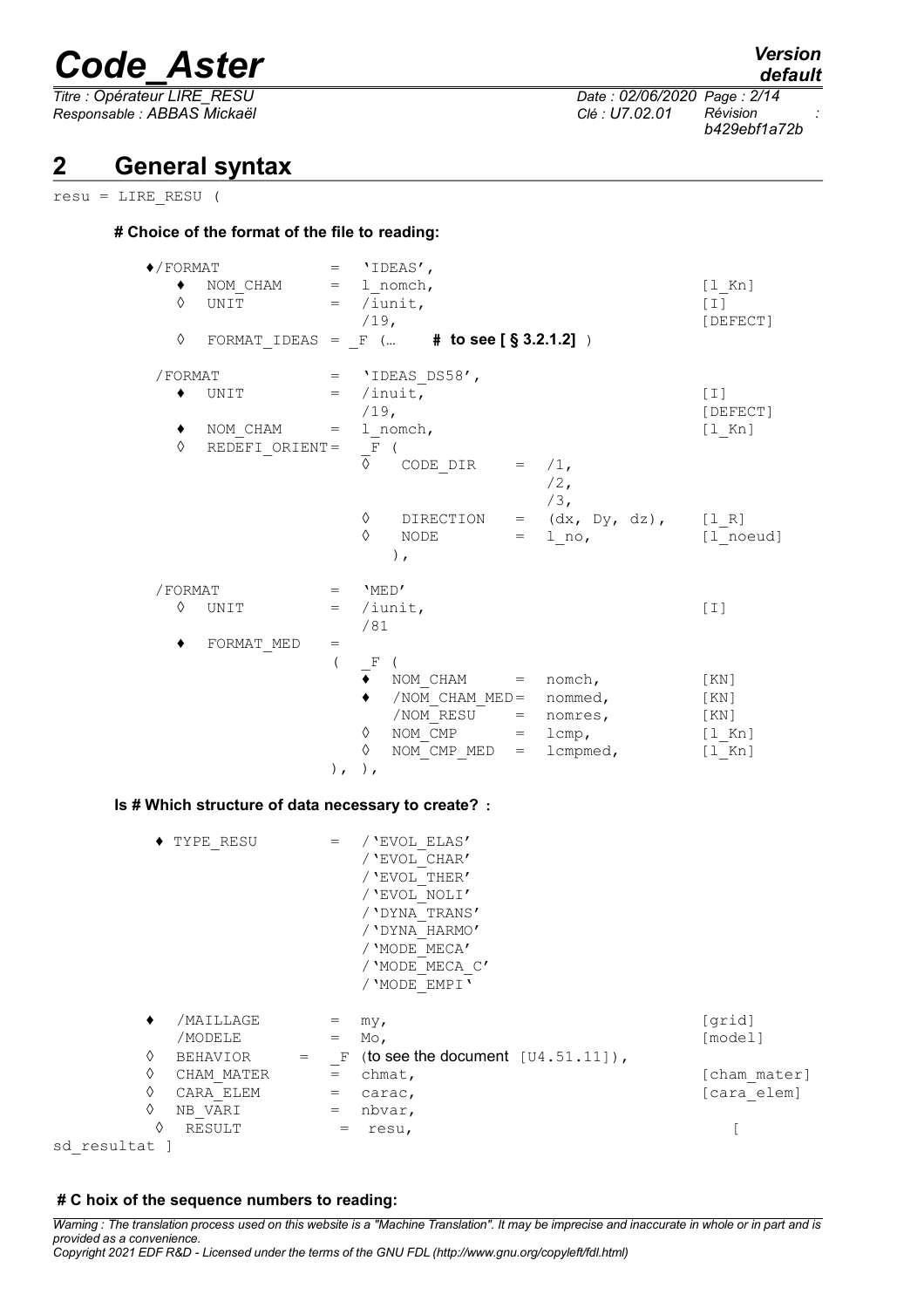*Code\_Aster Version default Titre : Opérateur LIRE\_RESU Date : 02/06/2020 Page : 3/14 Responsable : ABBAS Mickaël Clé : U7.02.01 Révision : b429ebf1a72b* ◊ /TOUT\_ORDRE = 'YES', [DEFECT] /NUME<sup>ORDRE</sup> = lordr, [1 I]  $/LIST-ORDRE = lordr,$  [listis]<br>/INST = linst, [l R]  $\begin{array}{rcl} \text{/INST} & = & \text{limits,} \\ \text{/LIST INST} & = & \text{limits.} \\ \end{array}$  $/LIST$  INST = linst,  $\begin{bmatrix} l & i \end{bmatrix}$  [listr8]  $/$ FREQ = lfreq,  $[1_R]$ <br>  $/$ LIST FREQ = lfreq,  $[$ list  $=$  lfreq,  $[\text{listr8}]$ <br>= /prec,  $[R]$  $\Diamond$  |PRECISION = /prec, [R] /1.D-06, [DEFECT] |CRITERION = /'RELATIVE', [DEFECT] /'ABSOLUTE'  $\Diamond$  TITLE = l\_titre,  $[1_Kn]$  $\Diamond$  INFORMATION =  $/1$ , /2 **# If TYPE\_RESU=' EVOL\_NOLI' :**  $\Diamond$  EXCIT = F (  $LOAD$  = tank,  $[char \; meca]$ ◊ TYPE\_CHARGE = /'FIXE\_CSTE' /'FIXE\_PILO' /'FIXE\_PILO' /'SUIV'  $/$ 'DIDI'<br>= fonc, ◊ FONC\_MULT = fonc, [function]  $\begin{array}{ccc} \circ & \circ & \circ \\ \circ & \circ & \circ \end{array}$  = depl, [function] ◊ QUICKLY = quickly, [function]  $\begin{array}{rcl}\n\lozenge & \text{ACCE} & = & \text{acce,} \\
\lozenge & \text{MULT APPUI} & = & / \text{YES',}\n\end{array}$ [function] ◊ MULT\_APPUI = /'YES', /'NOT' [DEFECT]  $\begin{array}{rcl}\n\sqrt{N} & \sqrt{N}\n\end{array}$ <br>  $\begin{array}{rcl}\n\end{array}$  DIRECTION = (d1, d2, d3), [1\_R]<br>  $\begin{array}{rcl}\n\end{array}$  (1 qr  $\sqrt[3]{}$  GROUP NO = lgrno,  $[1]$ gr noeud] ), **# If TYPE\_RESU= 'MODE\_MECA' or 'MODE\_MECA\_C':** ◊ MATR\_RIGI = matr\_rigi, [matr\_asse\_DEPL\_R] ◊ MATR\_MASS = matr\_mass, [matr\_asse\_DEPL\_R] **# If TYPE\_RESU= 'EVOL\_THER' :**  $\overline{\lozenge}$  EXCIT =  $\overline{F}$  (  $\begin{array}{rcl}\n\text{LOAD} & = & \text{tank,} \\
\text{FONC MULT} & = & \text{fonc,} \\
\end{array}$   $\begin{array}{rcl}\n[\text{char\_ther}] \\
[\text{function}]\n\end{array}$ ◊ FONC\_MULT = fonc, [function] ), **# If TYPE\_RESU= 'EVOL\_ELAS' :**  $\Diamond$  EXCIT = F (  $\bullet$  LOAD = tank, [char\_meca] ◊ FONC\_MULT = fonc, [function]  $\sqrt{VPE}$ CHARGE = /typc [l Kn] /'FIXES' ), **# If TYPE\_RESU= 'MODE\_ EMPI '**  $\overline{\lozenge}$  Digital PLAN = /0  $[DEFECT]$ /nume\_plan, [I] )

*Warning : The translation process used on this website is a "Machine Translation". It may be imprecise and inaccurate in whole or in part and is provided as a convenience.*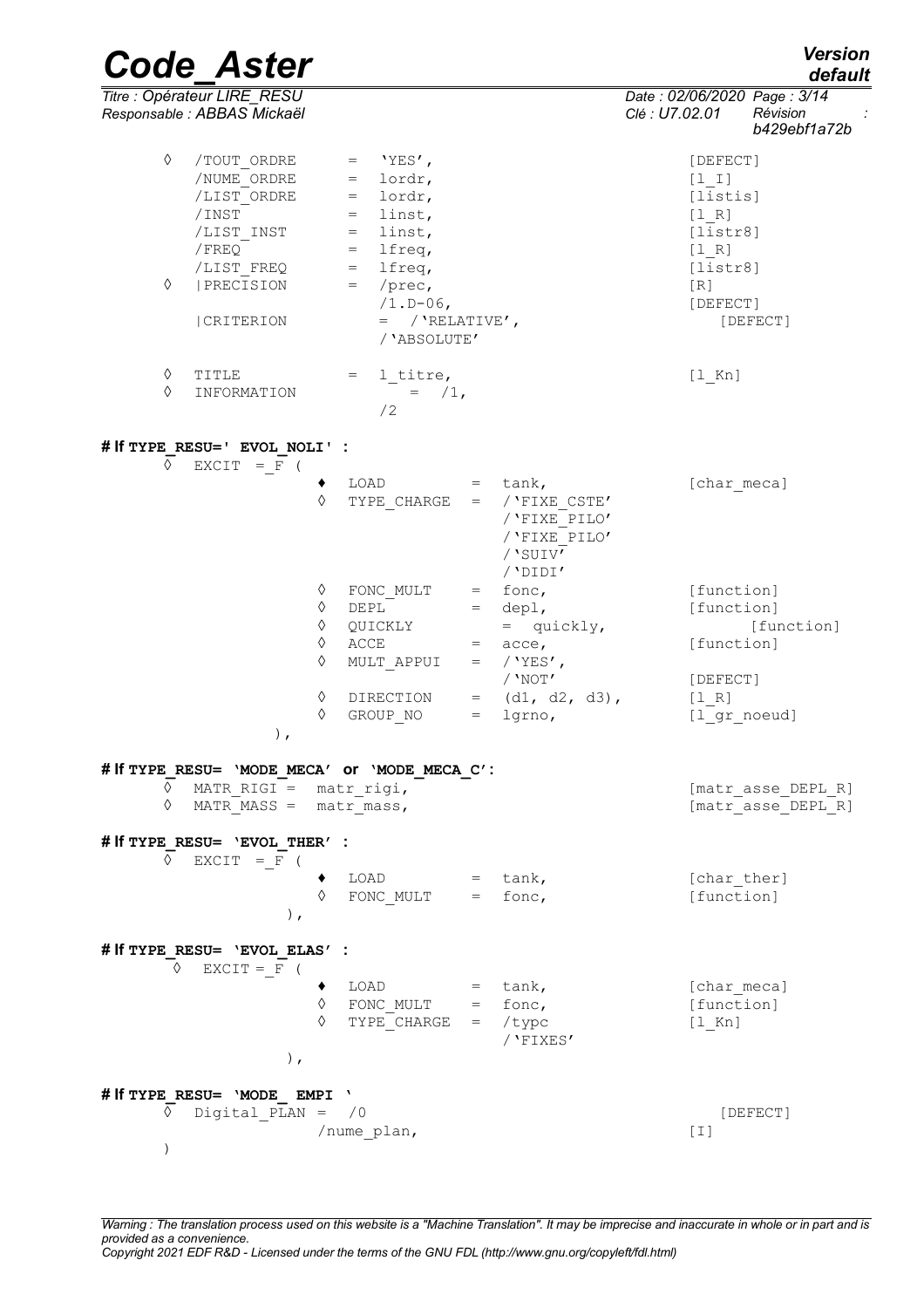*Responsable : ABBAS Mickaël Clé : U7.02.01 Révision :*

*Titre : Opérateur LIRE\_RESU Date : 02/06/2020 Page : 4/14 b429ebf1a72b*

## **3 Operands**

## **3.1 Keyword RESULT**

If one wishes to enrich an existing structure of data result, the keyword RESULT indicate that the object is enriched. It is a means of modifying in particular MODEL, EXCIT, BEHAVIOR, CARA\_ELEM and CHAM MATER between several moments.

Note: one imposes that the numberS of order andor the moments (strictly) increasing if one are enrichedT an already existing structure of data result. If it is not the case, a fatal error will be emitted.

## **3.2 Operands FORMAT / UNIT / NOM\_FICHIER**

/ FORMAT = 'IDEAS' or 'IDEAS\_DS58' Reading of the file to format IDEAS.

◊ UNIT

Logical number of unit of the file to the universal format IDEAS, by default 19.

 $FORMAT = 'MED'$ Reading of the file to format MED.

◊ UNIT

Logical number of unit of the file to the format MED, by default 81.

**Note:**

*The logical number of unit can be associated with a file using the order DEFI\_FICHIER [U4.12.03].*

## **3.3 Operands if FORMAT = 'IDEAS'**

They are not read *datasets* 58 (but only them *datasets* 55.57 and 2414)

#### **3.3.1 Keyword FORMAT\_IDEAS**

#### **3.3.1.1 Objective**

The fields with reading in the universal file are written in the form of *datasets*. Each *dataset* is composed of a heading "*identity card*"and of a set of values (results with the nodes or by element with the nodes). This identity card is made up of several recordings "record", composed of fields"*field*". The objective of this keyword is to make it possible to the user to define his clean "identity card" by specifying its own search criteria.

#### **Note:**

*A certain number of "identity cards" are defined by default [§6]. One can "overload them" by using the keyword FORMAT\_IDEAS .*

*In certain typical cases (tests of not-regression) the grid associated with the model was not created by PRE\_IDEAS. If one does not find in the grid the node associated with the number which appears in the dataset 55, then, one recovers the name of the node in comment in the universal file, while checking that the associated number corresponds well to the recovered name.*

#### **3.3.1.2 Syntax**

| FORMAT IDEAS               | $=$ F (    |      |
|----------------------------|------------|------|
| $\leftrightarrow$ NOM CHAM | $=$ nomch, | [KN] |
| ♦ NUME DATASET             | $=$ /55,   |      |

*Warning : The translation process used on this website is a "Machine Translation". It may be imprecise and inaccurate in whole or in part and is provided as a convenience.*

*Copyright 2021 EDF R&D - Licensed under the terms of the GNU FDL (http://www.gnu.org/copyleft/fdl.html)*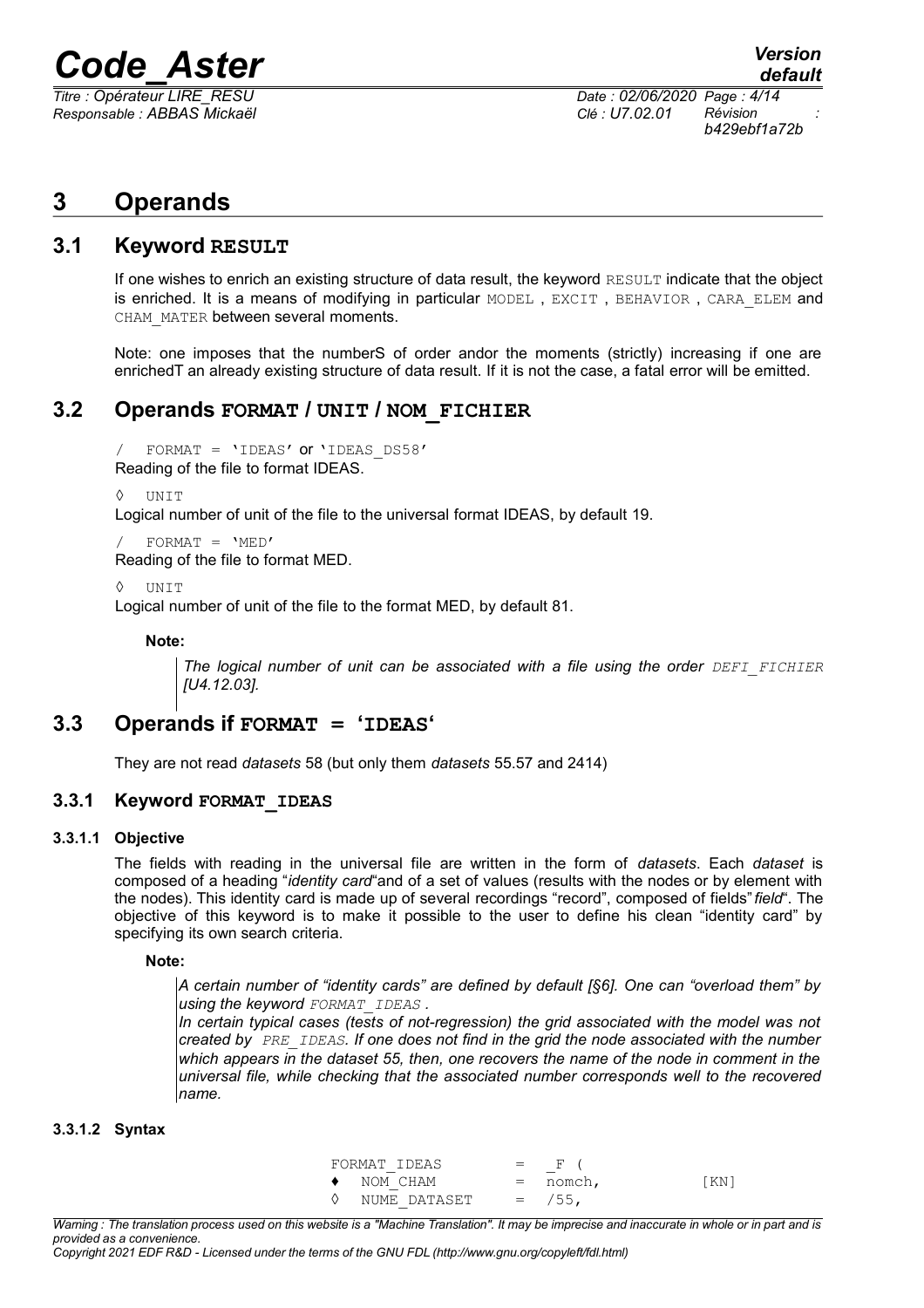*Titre : Opérateur LIRE\_RESU Date : 02/06/2020 Page : 5/14 Responsable : ABBAS Mickaël Clé : U7.02.01 Révision :*

*b429ebf1a72b*

|   |                     |     | $/57$ ,   |        |
|---|---------------------|-----|-----------|--------|
|   |                     |     | $/2414$ , |        |
| ♦ | RECORD <sub>3</sub> |     | r3,       | [1 I]  |
|   | RECORD 6            |     | r6,       | [1 I]  |
| ♦ | RECORD <sub>9</sub> | $=$ | r9,       | [1 I]  |
|   | POSI ORDRE          | $=$ | $Po$ ,    | [1 I]  |
| ♦ | POSI NUME MODE      | =   | pnm,      | [1 I]  |
| ♦ | POSI MASS GENE      |     | pmq,      | ות בז  |
| ♦ | POSI AMOR GENE      | =   | pag,      | [1 I]  |
| ♦ | POSI INST           | $=$ | pi,       | [1 I]  |
|   | POSI FREQ           | $=$ | $PF$ ,    | [1 I]  |
|   | NOM CMP             |     | lcmp,     | [l Kn] |
|   | NB VARI             |     | nbvari,   | I      |
|   |                     |     |           |        |

#### **3.3.1.3 Operands**

♦ NOM\_CHAM = nomch

Reference symbol of the field for which the user defines the search criteria. See the keyword NOM CHAM out of keywords factors [§3.5.1].

♦ NUME\_DATASET =

Number of *dataset* from which will be extracted the results:

- : values with the nodes.
- : values with the nodes by element
	- : values

◊ | RECORD\_3

```
◊ | RECORD_6
```
◊ | RECORD\_9

Each one of these keywords is composed of the word RECORD and of a number. The number indicates the number of the recording for which one will define the search criteria. Each operand makes it possible to define to the maximum 10 whole values.

Ex: RECORD  $6 = (1, 4, 9999, 8, 2, 6)$ ,

In this example, if it *dataset* read contains on the level of the recording n°6 the values (1 4 9999 8 2 6), it will be retained for the continuation of research. Value 9999 is a joker making it possible to be unaware of the value read in *dataset*.

POSI ORDRE

Vector of two entireties allowing to locate the sequence number

- $V(1)$ : Number of the recording
- $V(2)$ : Position of the sequence number

◊ / POSI\_NUME\_MODE

Vector of two entireties allowing to locate the number of mode

- $V(1)$ : Number of the recording
- $V(2)$ : Position of the number of mode
- ◊ / POSI\_MASS\_GENE

Vector of two entireties allowing to locate the generalized mass

- $V(1)$ : Number of the recording
- $V(2)$ : Position of the generalized mass

◊ / POSI\_AMOR\_GENE

Vector of two entireties allowing to locate generalized damping  $V(1)$ : Number of the recording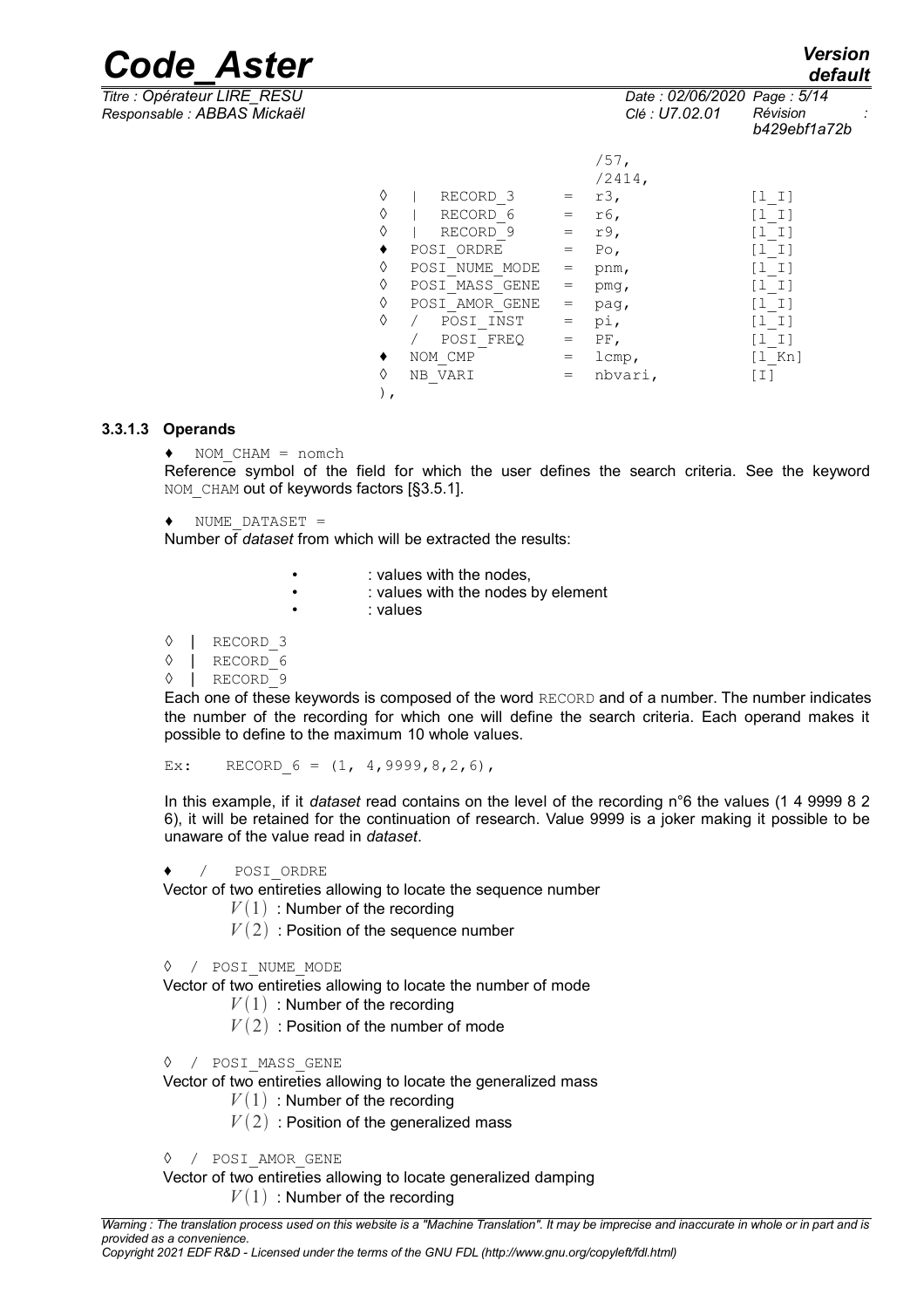## *Code\_Aster Version Titre : Opérateur LIRE\_RESU Date : 02/06/2020 Page : 6/14*

*Responsable : ABBAS Mickaël Clé : U7.02.01 Révision :*

*b429ebf1a72b*

 $V(2)$ : Position of generalized damping

◊ / POSI\_INST

Vector of two entireties allowing to locate the moment

- $V(1)$ : Number of the recording
- $V(2)$ : Position of the moment
- ◊ / POSI\_FREQ

Vector of two entireties allowing to locate the frequency

- $V(1)$ : Number of the recording
- $V(2)$ : Position of the frequency

♦ NOM\_CMP

Name of the components to reading.

Ex: NOM CMP =  $('DX', 'DY', 'DZ', 'XXX', 'DRX', 'XXX', 'DRZ',),$ 

The character string 'XXX' is a joker allowing to be unaware of the component during the reading of the values.

If the component count to reading is higher than the component count present in the file . unv, those are ignored.

#### **Notice important:**

*When one is read cham\_elem , this one is dimensioned in accordance with the finite elements of the model (see keyword MODEL below). For example, if one reads a stress field on a model 2D, the components carried by the elements will be SIXX , SIYY , SIXY and SIZZ . So in file IDEAS, one finds the components: SIXX , SIZZ , SIXZ , components SIXZ will be ignored. On the other hand, all components not found in the file ( SIYY and SIXY in our example) will be put at zero.*

#### **Notice on the assignment of the field to the node in the datasets 55:**

*In a file with the universal format (Ideas), a node of the grid is known by its number. In Aster, a node is known by its name. The retranscription is done while assigning to the node, a name which starts with* N *follow-up of its Ideas number. During the reading of the field to the node in a dataset 55, one checks that the node exists in the grid Aster. If such is not the case, then one considers the name given, usually, in comment beside the number of the node in the dataset 55.*

NB\_VARI

Many internal variables for the fields of the type ' VARI'

◊ PROL\_ZERO =

If PROL ZERO =  $'YES'$  : one puts the values of the components at the nodes with 0 where the field is not defined, and one emits information of the type: "Nonexisting values of the field TEMP read on the grid given are considered worthless."

If PROL ZERO = 'NOT' : one keeps the field such as it is.

This keyword is dedicated only to the fields with the nodes, because for the fields with the elements, the field is prolonged by 0 by default.

## **3.4 Operands if FORMAT = 'IDEAS\_DS58'**

Only the datasets 58 are read.

♦ NOM\_CHAM = nomch,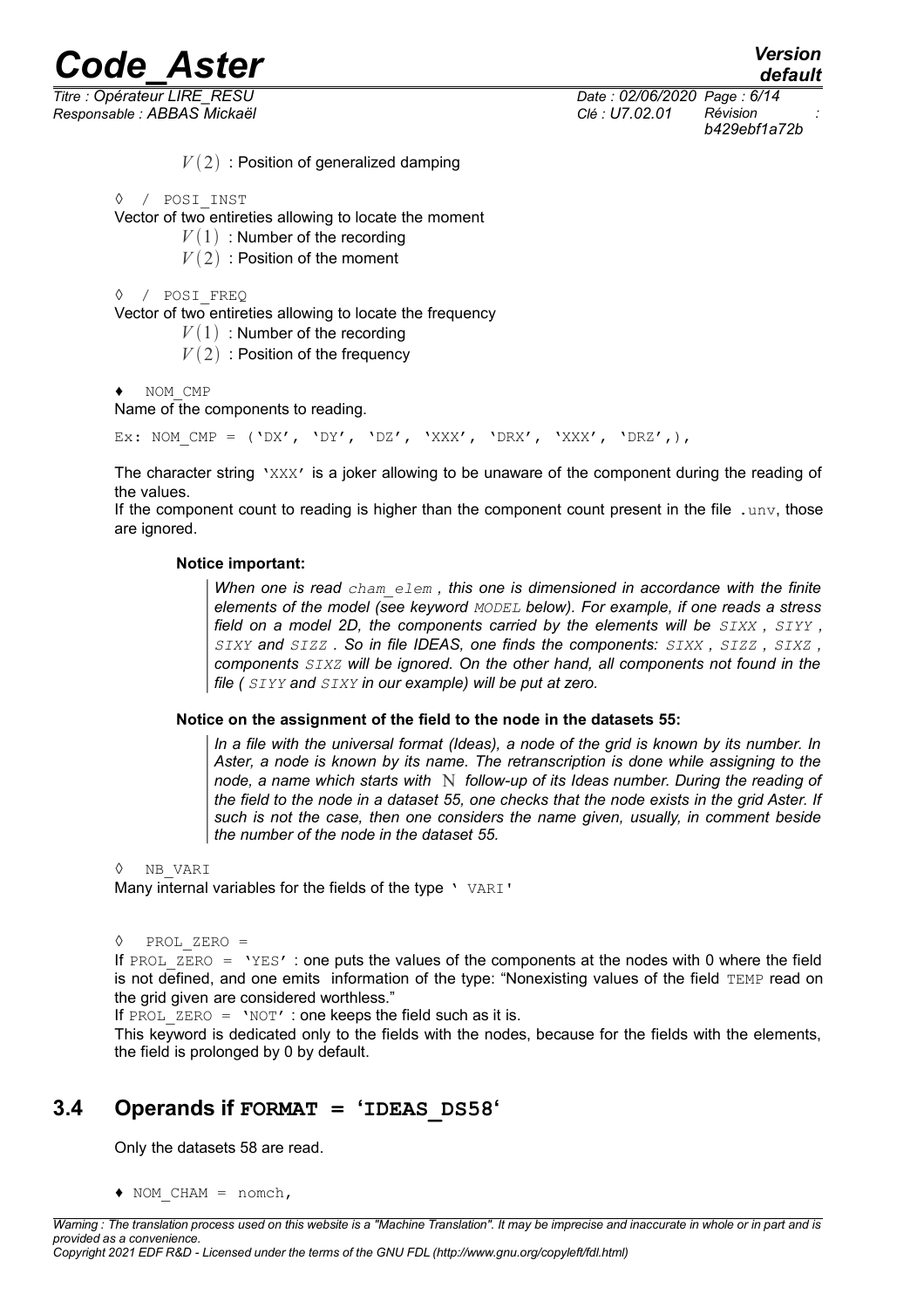*Titre : Opérateur LIRE\_RESU Date : 02/06/2020 Page : 7/14 Responsable : ABBAS Mickaël Clé : U7.02.01 Révision :*

#### **3.4.1 Operand NOM\_CHAM**

Reference symbol of the fields to reading. One can read the fields with the nodes corresponding to: NOM CHAM = 'DEPL', 'QUICKLY', 'ACCE', 'SIEF NOEU', 'EPSI NOEU'.

#### **3.4.2 Keyword REDEFI\_ORIENT**

This keyword optional factor makes it possible to possibly redefine the significant direction of the sensor in certain points of measurement. This redefinition is treated currently only for NOM CHAM = 'DEPL', 'QUICKLY' and 'ACCE'. One redefines as many orientations as necessary. If this keyword is absent, one adopts the usual convention recalled in the following table:

| Code<br>direction | $'$ DEPL',<br>'QUICKLY'<br>'ACCE' | 'SIEF NOEU' | 'EPSI NOEU' |
|-------------------|-----------------------------------|-------------|-------------|
|                   | DX                                | SIXX        | EPXX        |
|                   | DY                                | SIYY        | EPYY        |
|                   | DZ                                | SIZZ        | EPZZ        |
|                   |                                   | SIXY        | EPXY        |
|                   |                                   | SIXZ        | EPXZ        |
|                   |                                   | STYZ        | EPYZ        |

#### **3.4.2.1 Operands**

 $\Diamond$  CODE DIR = /1, /2, /3,

Code describing the direction of measurement, given in the heading of the dataset 58.

 $\Diamond$  DIRECTION =  $(dx, Dy, dz)$ 

Directing vector, expressed in the total reference mark, indicating the significant direction to associate with CODE DIR

 $\Diamond$  NODE = 1 no, List of the nodes where CODE DIR must be associated with the directing vector DIRECTION.

#### **3.4.3 Note: structure of the field created**

The universal files with the format dataset 58 contain fields "with hole": each dataset contains the data associated with a node and a direction. The field cannot be prolonged by zero values, as it is the case for the files of the type dataset 55.57 or 2414. One creates a field whose components are, for each node:

- *Di* , the number *i* being associated with the code direction in the local reference mark,
- $DiX$ ,  $DiY$  and  $DiZ$ , giving the local direction in the total reference mark.

Note: it is not possible to print and visualize directly the field read in the general formats (type MED). On the other hand, the field read can be used in operators of correlation calculation-test. The field result contains the standard components and can be printed.

## **3.5 Operands if FORMAT = 'MED'**

With format MED it is possible of reading structures of data of the following type: DYNA TRAN, DYNA HARMO, MODE MECA, MODE MECA C. However, it should be noted that this second reading does not make it possible to fill the structural parameters of data. Calculation can stop if these parameters are necessary to the execution of an order.

#### **3.5.1 Operand NOM\_CHAM**

♦ NOM\_CHAM = nomch,

*Warning : The translation process used on this website is a "Machine Translation". It may be imprecise and inaccurate in whole or in part and is provided as a convenience.*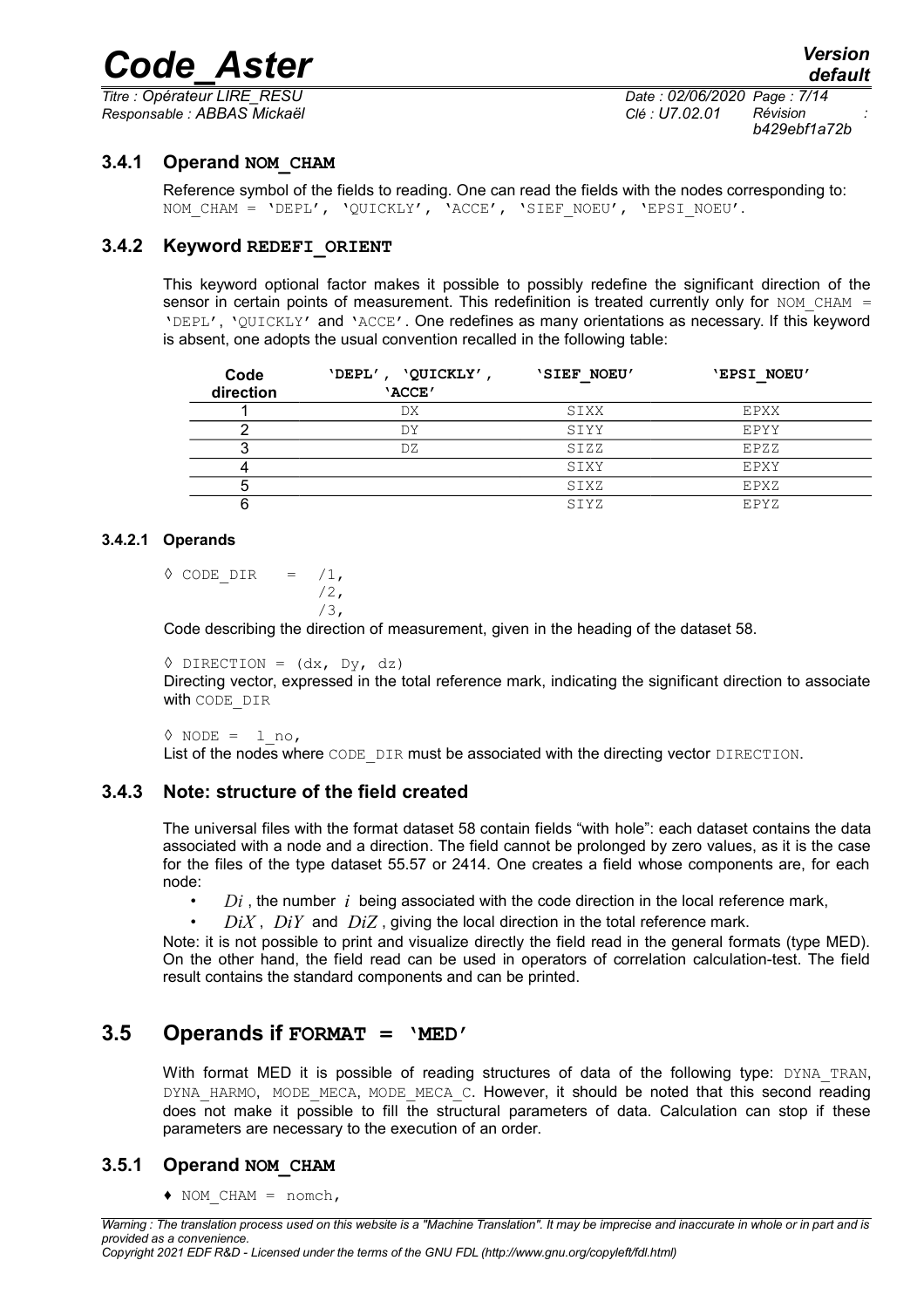*Responsable : ABBAS Mickaël Clé : U7.02.01 Révision :*

*Titre : Opérateur LIRE\_RESU Date : 02/06/2020 Page : 8/14 b429ebf1a72b*

*default*

Reference symbol of the field to reading. One can read the fields with the nodes a priori, the fields by elements with the nodes (ELNO), constant fields (ELEM) and of the fields at the points of integration (ELGA). See the keyword NOM\_CHAM out of keywords factors [§3.5.1]

#### **3.5.2 Operand NOM\_CHAM\_MED/NOM\_RESU**

- NOM CHAM  $MED = nommed$ .
	- /  $NOM$  RESU = nommed,

Allows to define the name of field MED, either explicitly or in an automatic way:

- NOM CHAM MED : Name according to convention MED of the field to reading in the file. It is a chain of 32 characters,
- NOM\_RESU : Prefix of the name of field MED to reading in the file. It is the name of the result associated with field MED. It is a chain of with more the 8 characters. It makes it possible to define the name of the automatic field med of way with the abundant data in NOM CHAM.

#### **3.5.3 Operands NOM\_CMP/NOM\_CMP\_MED**

 $\Diamond$  NOM CMP = lcmp,

◊ NOM\_CMP\_MED= lcmpmed,

These two lists must be of the same length. One reads in file MED the components listed in  $l$  cmpmed, then one affects them in the components within the meaning of *Code\_Aster*, of the same row in the list lcmp.

The names of components MED are limited to 16 characters.

If these 2 lists are absent, it is supposed that the names of the components are the same ones for MED and Aster.

#### **3.5.4 Operand PROL\_ZERO**

During the reading of a field at the points of Gauss to format MED, one checks coherence between the points of Gauss such as they are defined in file MED and Aster.

If the number of points of Gauss "MED" is different amongst points from Gauss "Aster" one emits simply an alarm and one does not fill the field on the elements in question. One will thus have nondefinite values (Not) where the field is not defined. The keyword PROL ZERO = 'YES' allows the user to put zero values if it wishes it.

## **3.6 Other operands**

#### **3.6.1 Operands TYPE\_RESU/NOM\_CHAM**

TYPE RESU

Type of the structure of data result created.

For the type EVOL VARC and for format MED, if the name of the field is 'IRRA'then NOMGD=' IRRA\_R'.

 $\triangle$  NOM CHAM = 1 nomch

Reference symbol of the fields to reading. It is under this (or these names) that the fields will be stored in the structure of data result.

A priori, for the format 'IDEAS', one can read the fields with the nodes (NOEU) or constant by element (ELEM) or by nodes with the elements (ELNO). For the type 'EVOL\_CHAR', the fields which one can read are:

| NEAR    | Fields with the nodes of pressure $(N/m^2)$ , component <i>PRES</i>         |
|---------|-----------------------------------------------------------------------------|
| FVOL_3D | Fields with the voluminal nodes of forces $(N/m^3)$ , components FX, FY, FZ |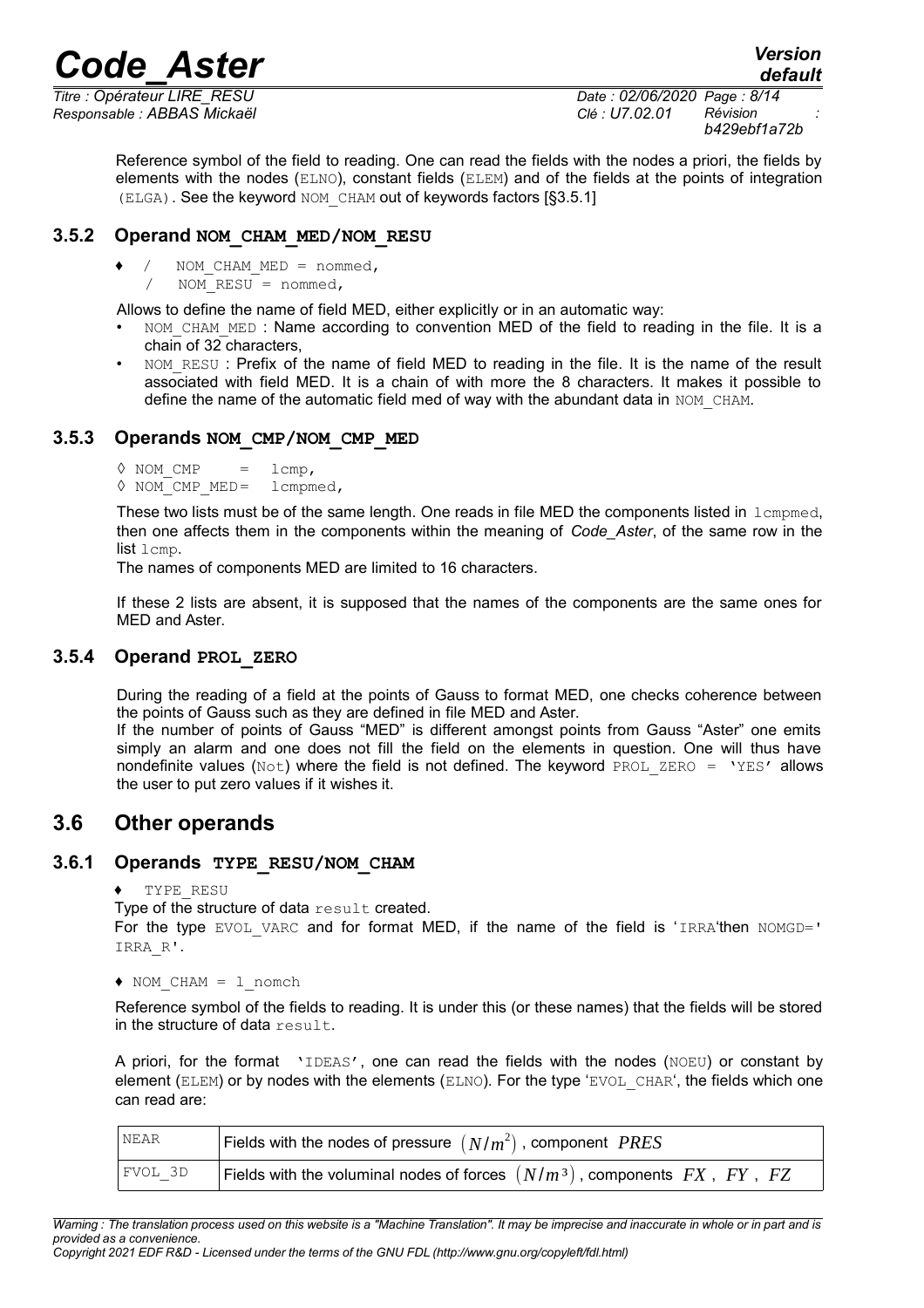*Titre : Opérateur LIRE\_RESU Date : 02/06/2020 Page : 9/14 Responsable : ABBAS Mickaël Clé : U7.02.01 Révision :*

*b429ebf1a72b*

| FVOL 2D   | Fields with the voluminal nodes of forces $(N/m^3)$ , components $FX$ , $FY$ |
|-----------|------------------------------------------------------------------------------|
| FSUR 3D   | Fields with the surface nodes of forces $(N/m^2)$ , components FX, FY, FZ    |
| FSUR 2D   | Fields with the surface nodes of forces $(N/m^2)$ , components $FX$ , $FY$   |
| VITE VENT | Fields with the nodes speed of the wind $(m/s)$ , components DX, DY, DZ      |
| T EXT     | Map of outside temperature, component TEMP                                   |
| COEF H    | Map of coefficient of exchange, component $H$                                |

For the format 'IDEAS DS58', one does not treat for the moment the fields with the following nodes: displacement, speed, acceleration, constraint and deformation.

For the format 'MED', LE choice of the family of points of Gauss is done starting from the name provided by

```
the user, for example: 
U3 =LIRE_RESU ( TYPE RESU = ' EVOL NOLI',
              FORMAT = ' MED', MODELE=MOMECA,
               FORMAT_MED= (
              F ( NOM CHAM MED = ' U WARI ELGA
                 NOM CMP MED = (V1', 'V2',),NOM CHAM = ' VARI ELGA'),)
           )
```
For the format 'MED', the fields which one can read pour the type 'EVOL CHAR'are:

| NEAR      | Fields with elements of pressure $(N/m^2)$ , component <i>PRES</i>              |
|-----------|---------------------------------------------------------------------------------|
| FON 3D    | Fields with elements voluminal forces $(N/m^3)$ , components $FX$ , $FY$ , $FZ$ |
| T EXT     | Map of outside temperature, component TEMP                                      |
| COEF H    | Map of coefficient of exchange, component H                                     |
| FORC NODA | Fields with nodes, components $FX$ , $FY$ , $FZ$                                |

#### **3.6.2 Operand NB\_VARI**

```
◊ NB_VARI = nbvar,
```
Many internal variables to reading for the fields of internal variables (VARI\_R).

#### **3.6.3 Operands MATR\_RIGI/MATR\_MASS**

```
◊ MATR_RIGI = matr_rigi,
◊ MATR_MASS = matr_mass,
```
When one reads again a concept of the type mode meca and that one wants to make use of it mode meca in certain operators (for example PROJ\_MATR\_BASE), it is necessary that:

- 1) mode meca product reference 2 matr asse (rigidity and mass) which was used to calculate it,
- 2) fields of  $mode$  meca are numbered same manner as the unknown factors from these 2 matr asse.

So that this coherent classification is established in LIRE\_RESU, these 2 optional keywords should be used MATR\_RIGI and MATR\_MASS (see for example the test sdnv102a).

#### **Caution:**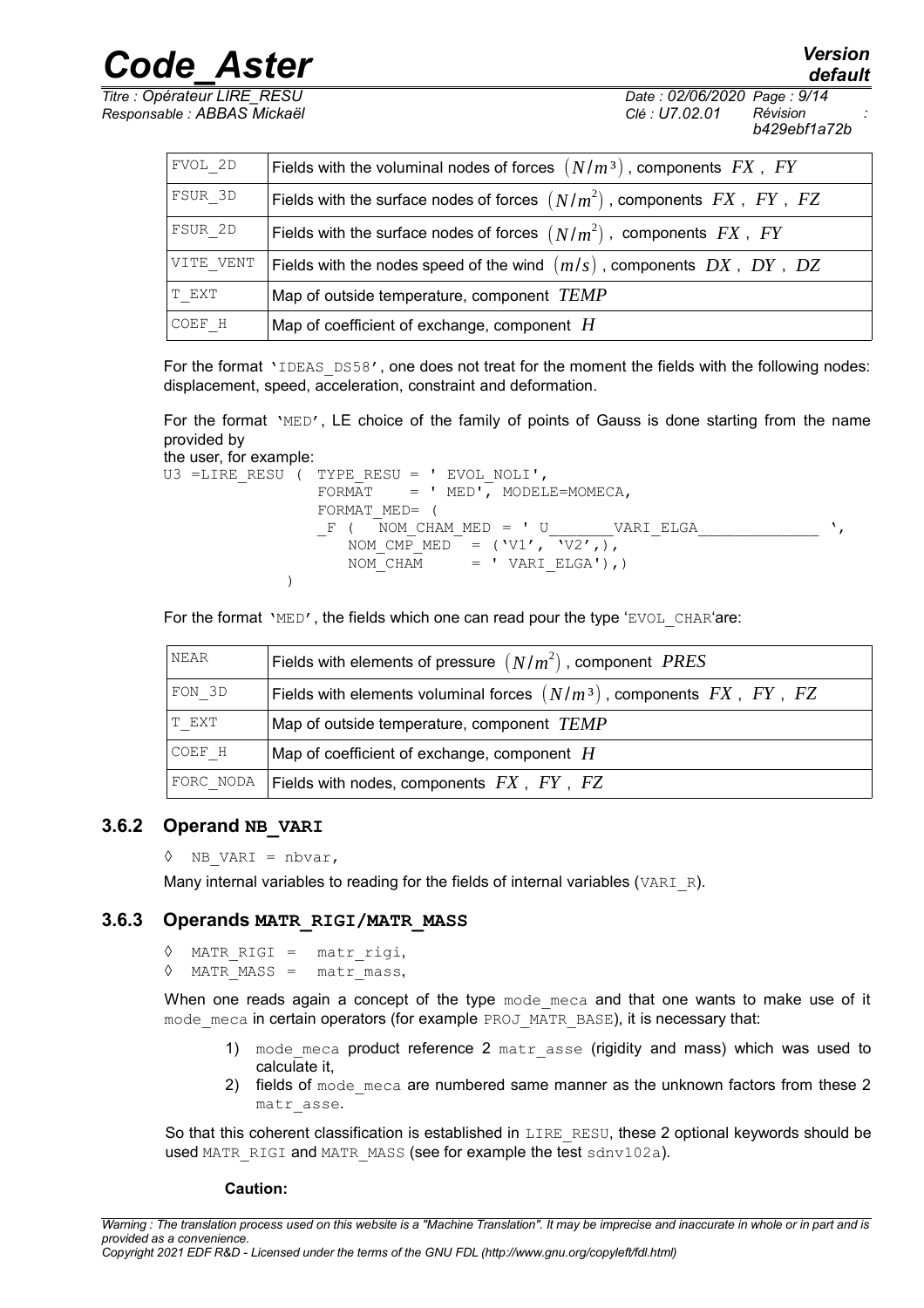*Titre : Opérateur LIRE\_RESU Date : 02/06/2020 Page : 10/14 Responsable : ABBAS Mickaël Clé : U7.02.01 Révision :*

*b429ebf1a72b*

*This possibility is available only to the format 'IDEAS' .*

#### **3.6.4 Operands GRID / MODEL**

/  $GRID = my$ ,

Grid on which one affects the fields read.

 $/$  MODEL = Mo,

Name of the model where are defined the types of finite elements affected on the grid. If one wants to read one cham elem, it is necessary to give the name of the model.

#### **3.6.5 Operand BEHAVIOR**

The syntax of this keyword common to several orders is described in the document [U4.51.11]. This keyword must be indicated in the case of non-linear mechanics because it is used in recovery as calculation in STAT\_NON\_LINE and DYNA\_NON\_LINE to check the compatibility of the behaviors (many internal variables in particular). If it is not informed, the structure will be considered to have elastic behavior (COMPORTEMENT=' ELAS') in small deformations (RELATION=' PETIT').

The concept EVOL THER is used with linear thermics and non-linear thermics. In this last case, the thermal behavior (keyword COMP\_THER\_NL in THER\_NON\_LINE ) is not available in LIRE\_RESU. What wants to say that the concept EVOL THER created by LIRE RESU does not contain the thermal map of behavior ( COMPOR THER ) and is thus not completely in conformity. However, this problem is not awkward insofar as the map of behavior is created in THER\_NON\_LINE, including in recovery, and that the non-linear thermal behaviors do not have internal variables, there is thus not necessary to check the compatibility of the non-linear fields in recovery, it is no risk of false results

#### **3.6.6 Operands CHAM\_MATER/CARA\_ELEM/EXCIT**

So that a result resulting from the order that is to say easier to use in postprocessing (CALC CHAMP), it is recommended to add relative information with the material field, the elementary characteristics and with the loadings.

#### **3.6.7 Operands TOUT\_ORDRE/ NUME\_ORDRE / LIST\_ORDRE / INST / LIST\_INST / FREQ / LIST\_FREQ / PRECISION / CRITERION**

Selection in a structure of data result [U4.71.00].

#### **3.6.8 Reading of MODE\_MECA**

One can read clean modes stored with the format  $IDEAS$ . But to be able to re-use them in the operators of dynamics (in particular DYNA\_TRAN\_MODAL), one needs the assembled matrices (rigidity and mass) associated with these modes. Keywords MATR\_RIGI and MATR\_MASS (pointing out those of the operator of modal calculation CALC\_MODES) allow to inform these two matrices.

#### **3.6.9 Reading of MODE\_EMPI**

| $\Diamond$ Digital PLAN = /0 |             | [DEFECT] |
|------------------------------|-------------|----------|
|                              | /nume plan, |          |

The empirical modes on a thermal result can be defined on a section of the grid (model known as "linear") for the simulation of welding. The operand NUME\_PLAN allows to specify with which section appartiennent empirical modes read. If this parameter is worth zero, then the empirical mode read is 3D (case general).

#### **3.6.10 In connection with an alarm**

*Warning : The translation process used on this website is a "Machine Translation". It may be imprecise and inaccurate in whole or in part and is provided as a convenience. Copyright 2021 EDF R&D - Licensed under the terms of the GNU FDL (http://www.gnu.org/copyleft/fdl.html)*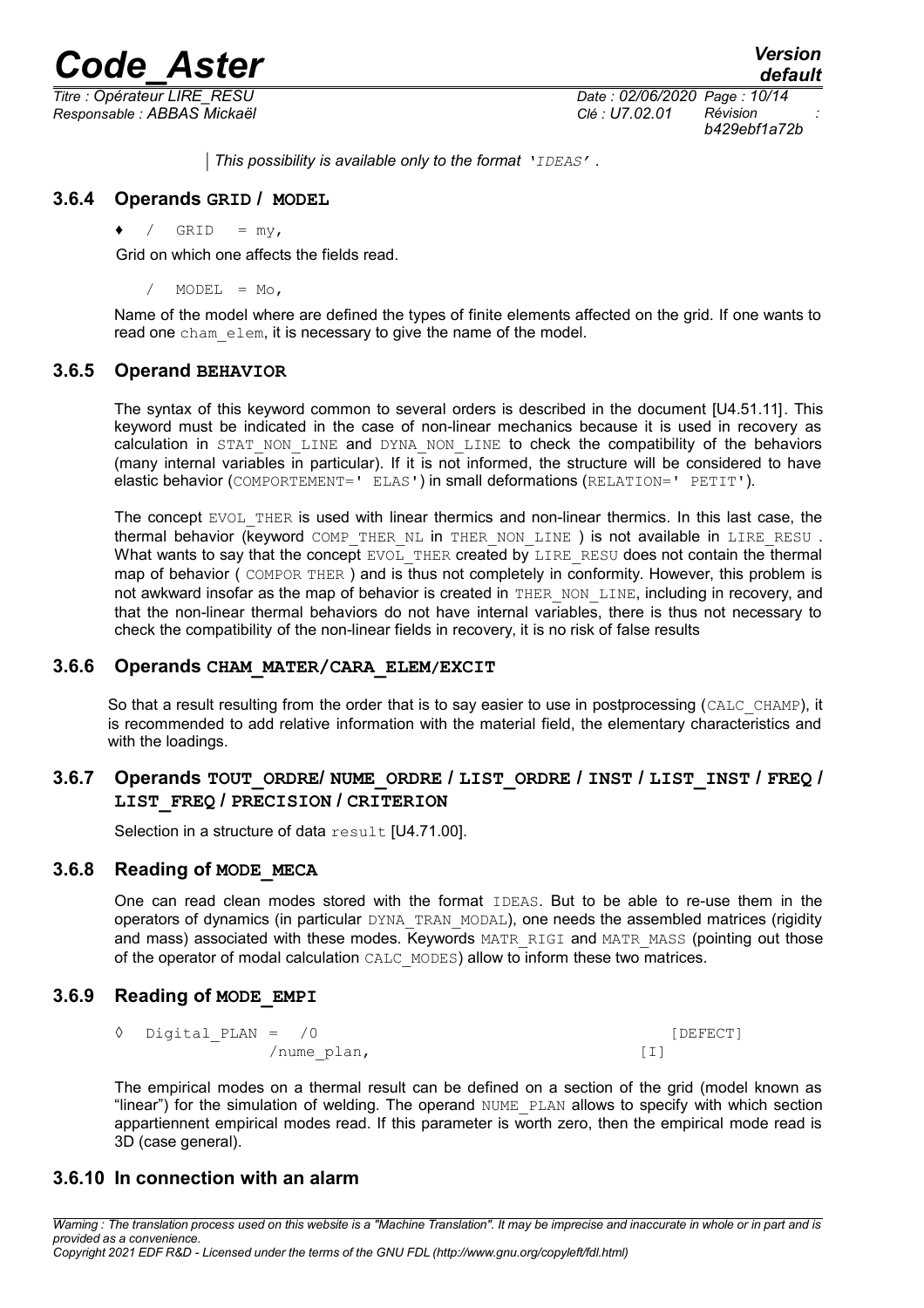*Titre : Opérateur LIRE\_RESU Date : 02/06/2020 Page : 11/14 b429ebf1a72b*

*default*

It can happen that the values read on the file cannot be recopied in the fields of SD\_RESULTAT produced. For example, a field of pressure existing on surface meshs, can be recopied on a model containing only elements 3D. In this case, the code transmits a message of alarm resembling:

*Code\_Aster Version*

 <A> <LIRE\_RESU> <LRCEME> NONAFFECTED VALUES IN THE FIELD: 3699 VALUES READ IN THE FILE : 3699

#### **3.6.11 Operand TITLE**

◊ TITLE

Title which one wants to give to the result [U4.03.01].

#### **3.6.12 Operand INFORMATION**

◊ INFORMATION = inf

Allows to print in the file MESSAGE related information with the unfolding of the operator.

## **4 Examples**

## **4.1 Example 1: reading of one result of type 'dyna\_trans'**

One reads on the universal file IDEAS, fields of displacement, speed and acceleration at moments 1. , 2. , 3. , 4. and 5. ,

|  | resu = LIRE_RESU ( FORMAT = 'IDEAS', |               |                                                                   |
|--|--------------------------------------|---------------|-------------------------------------------------------------------|
|  |                                      | $MODEL = MO.$ |                                                                   |
|  |                                      |               | TYPE RESU = $'$ DYNA TRANS',                                      |
|  |                                      |               | NOM CHAM = $(\angle$ DEPL', $\angle$ OUICKLY', $\angle$ ACCE', ), |
|  |                                      | INST          | $= (1, 2, 3, 4, 5, 0)$                                            |
|  |                                      |               |                                                                   |

## **4.2 Example 2: reading of one result of type 'evol\_noli' by defining them search criteria**

One reads on universal file IDEAS, the internal fields of variables and deformations at moment 15. by taking account of search criteria user.

INIT =LIRE RESU ( MODEL = Mo, FORMAT  $=$  'IDEAS', TYPE RESU =  $'EVOLNOLI'$ , NOM CHAM =  $(VA \times T)$  ELNO', 'EPSA ELNO'), NB VARI =  $2$ ,  $INST$  = 15., FORMAT IDEAS = (  $F$  (  $NOMCHAM$  = 'VARI ELNO', NUME DATASET = 57, RECORD 6 =  $(1,4,3,9999,2,6)$ , POSI\_ORDRE =  $(7.4)$ ,<br>POSI\_INST =  $(8\ 1)$ POSI\_INST<br>NOM CMP  $=$  ('V1', 'V2', 'V3',  $'V4'$ , )),  $\begin{array}{ccc} \text{F} & \text{NOM} & \text{CHAM} & = & \text{EPSA} & \text{ELNO} \text{^\prime} \text{,} \\ \text{RECORD} & 6 & = & (1, 4, 4, 3, 2, 6) \text{ .} \end{array}$  $= (1,4,4,3,2,6)$ ,  $NOM\_CMP$  = ('EPXX', 'XXX', 'EPZZ', 'EPXY', 'EPXZ',  $'EPYZ'$ ))),

*Warning : The translation process used on this website is a "Machine Translation". It may be imprecise and inaccurate in whole or in part and is provided as a convenience.*

*Copyright 2021 EDF R&D - Licensed under the terms of the GNU FDL (http://www.gnu.org/copyleft/fdl.html)*

)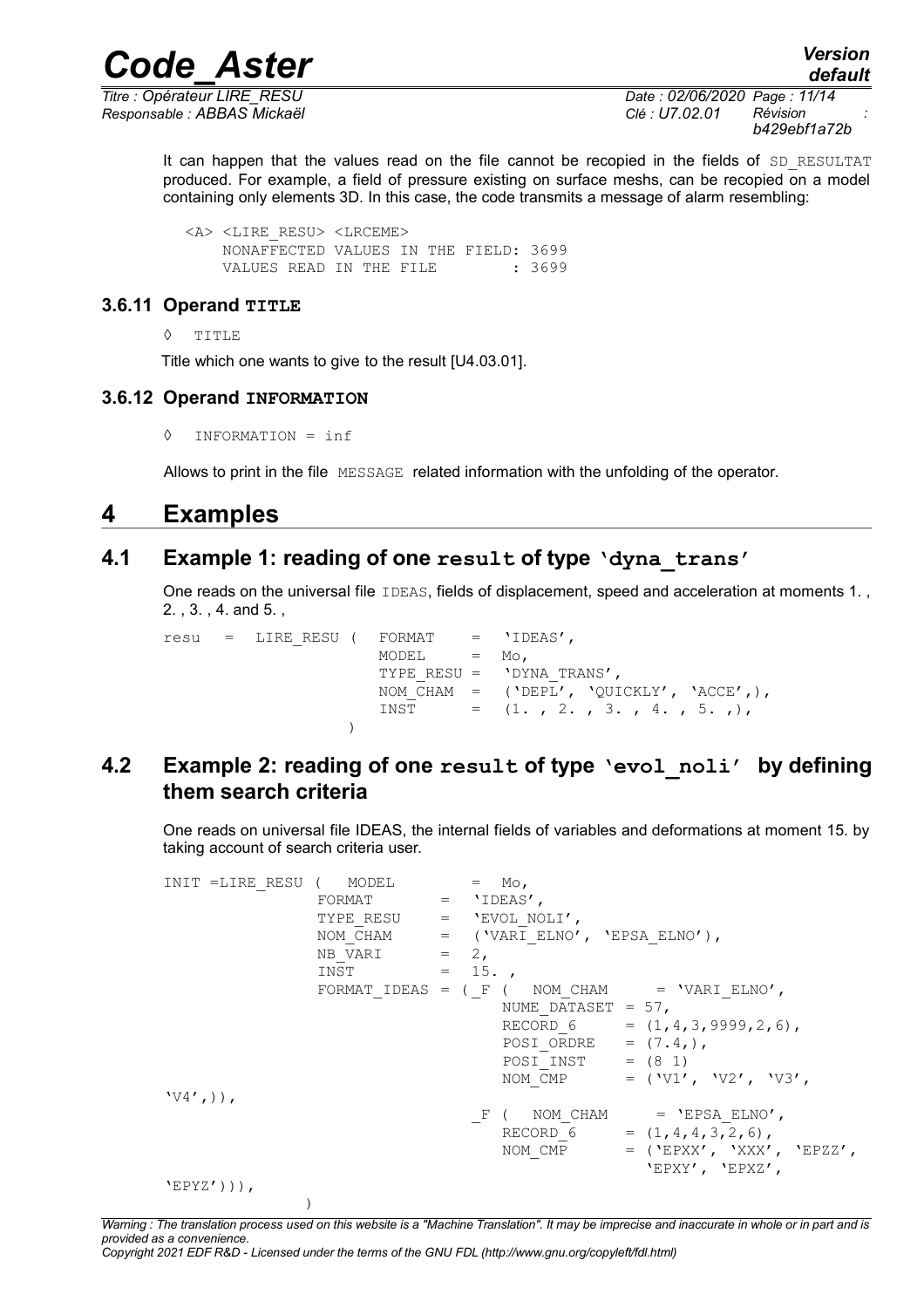

*b429ebf1a72b*

#### **Files IDEAS with reading**

 $-1$ 57 %VALEURS AUX NOEUDS DES ELEMENTS ASTER 3.05.30 CONCEPT U CALCULE LE - CHAMP PAR ELEMENT AUX NOEUDS DE NOM CHAMP PAR ELEMENT AUX NOEUDS DE NOM SYMBOLIQUE VARI ELNO ELGA - VARI 1 (ELNO) ASTER 3.05.30 CONCEPT U CALCULE LE 29/12/95 A 09:56.55 DE TYPE EVOL NOLI CHAMP PAR ELEMENT AUX NOEUDS DE NOM SYMBOLIQUE VARI ELNO ELGA

| Record $6 \rightarrow$                             | 4                                                                  | 3               | 2<br>0                                | 6               |                     |
|----------------------------------------------------|--------------------------------------------------------------------|-----------------|---------------------------------------|-----------------|---------------------|
| Record $7 \rightarrow$                             |                                                                    |                 |                                       |                 |                     |
| Record $8 \rightarrow \textcircled{1}$ . 15000E+02 | $\leftarrow$ <i>POSI INST</i> (8,1)                                |                 | $\leftarrow$ <i>POSI_ORDRE</i> (7,4)  |                 |                     |
|                                                    |                                                                    |                 | % MAILLE MA2<br>6                     |                 |                     |
| 2.07919E-05                                        | $0.00000E + 00$                                                    | $0.00000E + 00$ | $0.00000E + 00$                       | $0.00000E + 00$ | $0.00000E + 00$     |
| 2.07919E-05                                        | $0.00000E + 00$                                                    | $0.00000E + 00$ | $0.00000E + 00$                       | $0.00000E + 00$ | $0.00000E + 00$     |
| 2.07919E-05                                        | $0.00000E + 00$                                                    | $0.00000E + 00$ | $0.00000E + 00$                       | $0.00000E + 00$ | $0.00000E + 00$     |
| 2.07919E-05                                        | $0.00000E + 00$                                                    | $0.00000E + 00$ | $0.00000E + 00$                       | $0.00000E + 00$ | $0.00000E + 00$     |
| 2.07919E-05                                        | $0.00000E + 00$                                                    | $0.00000E + 00$ | $0.00000E + 00$                       | $0.00000E + 00$ | $0.00000E + 00$     |
| 2.07919E-05                                        | $0.00000E + 00$                                                    | $0.00000E + 00$ | $0.00000E + 00$                       | $0.00000E + 00$ | $0.00000E + 00$     |
| 2.07919E-05                                        | $0.00000E + 00$                                                    | $0.00000E + 00$ | $0.00000E + 00$                       | $0.00000E + 00$ | $0.00000E + 00$     |
| 2.07919E-05                                        | $0.00000E + 00$                                                    | $0.00000E + 00$ | $0.00000E + 00$                       | $0.00000E + 00$ | $0.00000E + 00$     |
| $-1$                                               |                                                                    |                 |                                       |                 |                     |
| $-1$                                               |                                                                    |                 |                                       |                 |                     |
| 57                                                 | %VALEURS AUX NOEUDS DES ELEMENTS                                   |                 |                                       |                 |                     |
| ASTER                                              | 3.05.30 CONCEPT U CALCULE LE                                       |                 | - CHAMP PAR ELEMENT AUX NOEUDS DE NOM |                 |                     |
|                                                    | CHAMP PAR ELEMENT AUX NOEUDS DE NOM SYMB - EPXX EPXY EPYY EPXZ     |                 |                                       |                 | EPYZ EPZZ<br>(ELNO) |
| <b>ASTER</b>                                       | 3.05.30 CONCEPT U CALCULE LE 29/12/95 A 09:56:55 DE TYPE EVOL NOLI |                 |                                       |                 |                     |
|                                                    | CHAMP PAR ELEMENT AUX NOEUDS DE NOM SYMBOLIQUE                     |                 | <b>EPSA ELNO</b>                      |                 |                     |
|                                                    |                                                                    |                 | 2<br>3                                | 6               |                     |
| 2                                                  | 4                                                                  | 4<br>1          | 1                                     |                 |                     |
| 0.15000E+02                                        |                                                                    |                 |                                       |                 |                     |
|                                                    |                                                                    | 8               | % MAILLE MA2<br>6                     |                 |                     |
| $0.00000E + 00$                                    | $0.00000E + 00$                                                    | $0.00000E + 00$ | $0.00000E + 00$                       | $0.00000E + 00$ | $0.00000E + 00$     |
| $0.00000E + 00$                                    | $0.00000E + 00$                                                    | $0.00000E + 00$ | $0.00000E + 00$                       | $0.00000E + 00$ | $0.00000E + 00$     |
| $0.00000E + 00$                                    | $0.00000E + 00$                                                    | $0.00000E + 00$ | $0.00000E + 00$                       | $0.00000E + 00$ | $0.00000E + 00$     |
| $0.00000E + 00$                                    | $0.00000E + 00$                                                    | $0.00000E + 00$ | $0.00000E + 00$                       | $0.00000E + 00$ | $0.00000E + 00$     |
| $0.00000E + 00$                                    | $0.00000E + 00$                                                    | $0.00000E + 00$ | $0.00000E + 00$                       | $0.00000E + 00$ | $0.00000E + 00$     |
| $0.00000E + 00$                                    | $0.00000E + 00$                                                    | $0.00000E + 00$ | $0.00000E + 00$                       | $0.00000E + 00$ | $0.00000E + 00$     |
| $0.00000E + 00$                                    | $0.00000E + 00$                                                    | $0.00000E + 00$ | $0.00000E + 00$                       | $0.00000E + 00$ | $0.00000E + 00$     |
| $0.00000E + 00$                                    | $0.00000E + 00$                                                    | $0.00000E + 00$ | $0.00000E + 00$                       | $0.00000E + 00$ | $0.00000E + 00$     |

#### $-1$

## **4.3 Example 3: reading of a result of the type 'evol\_ther' by defining the search criteria**

One reads on universal file IDEAS, the field of temperature for moment 0.8 by taking account of search criteria user.

TEMP = LIRE RESU ( GRID =  $e$ -mail, UNIT  $= 19$ , FORMAT  $=$  'IDEAS', TYPE RESU =  $'$ EVOL THER', NOM CHAM  $=$  'TEMP',  $INST = 0.8$ , FORMAT IDEAS = F ( NOM CHAM =  $'TEMP'$ , NUME DATASET =  $2414$ , RECORD 3 =  $(1, )$ ,<br>RECORD 9 =  $(2, 4, )$  $= (2,4,1,5,2,1)$ , POSI ORDRE =  $(10.7)$ ,  $POST$  INST =  $(12.1)$ , ), )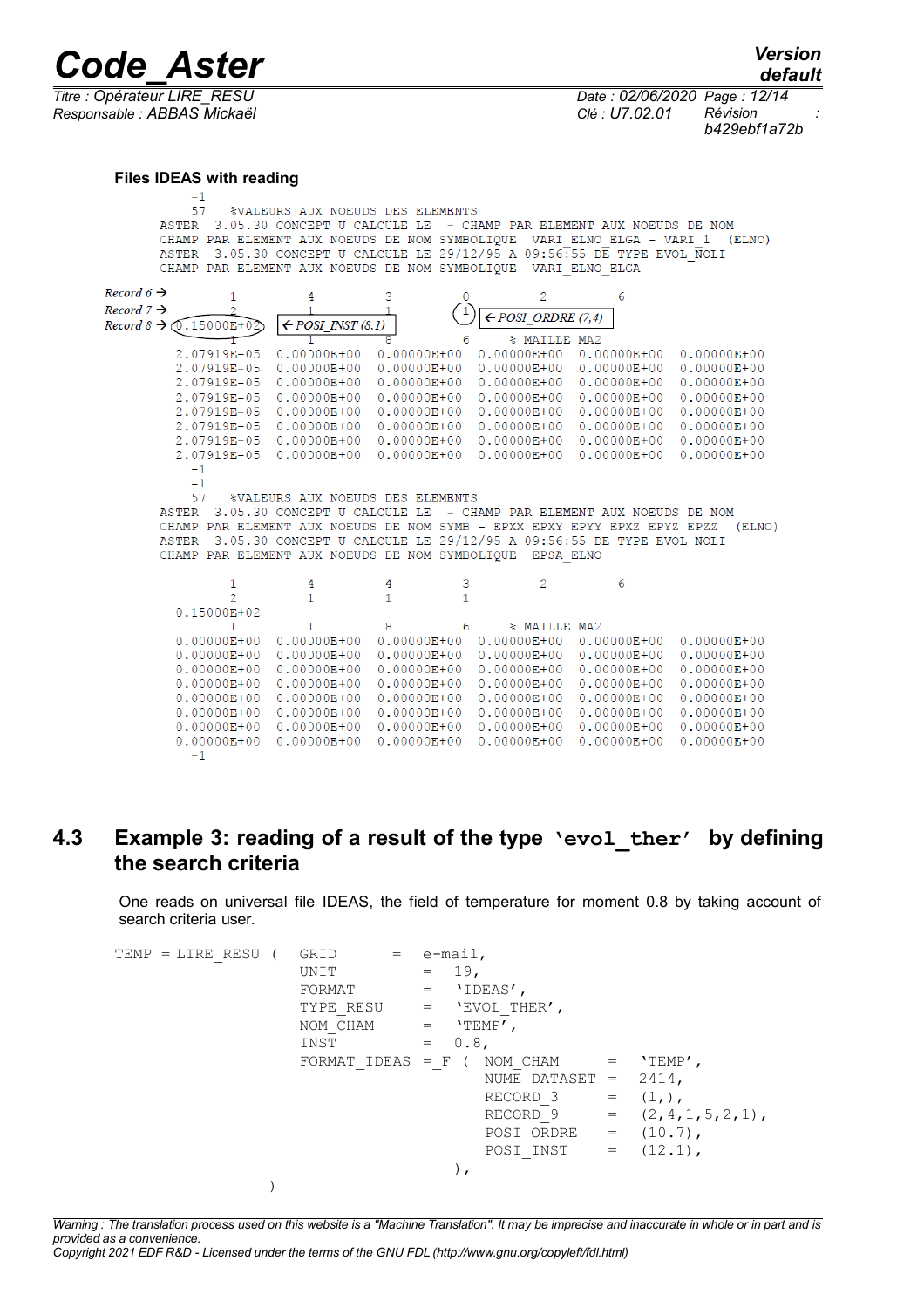

*Titre : Opérateur LIRE\_RESU Date : 02/06/2020 Page : 13/14 b429ebf1a72b*